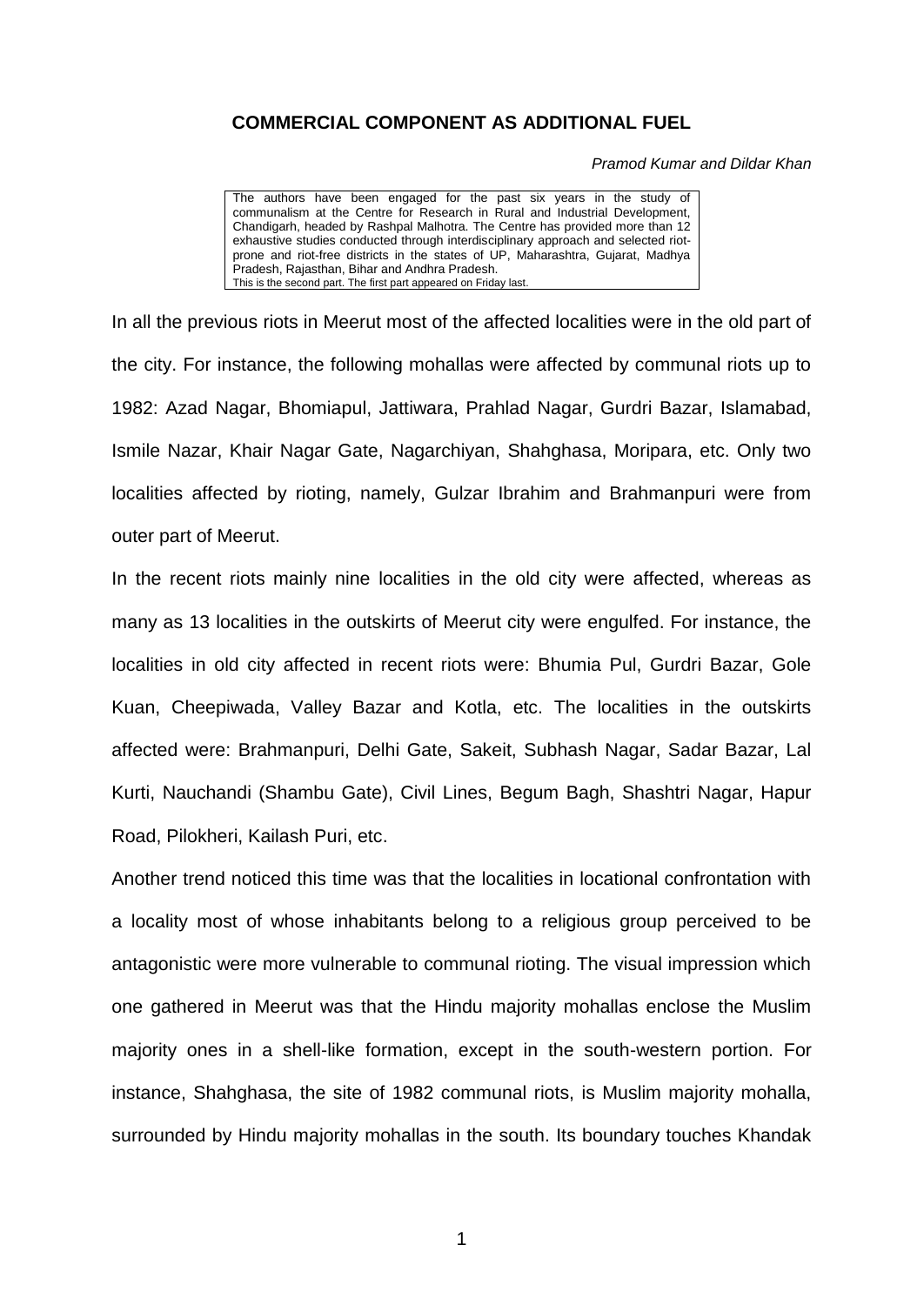and Cheepiwara in the north and Moripara in the west. It serves as border area for the rioters belonging to both the religious groups.

The riot-hit Muslim majority mohallas, i.e. Ismile Nagar, Gurdri Bazar, Islamabad, are in locational confrontation with Hindu majority mohallas like Chatta Anantram, Kailashpuri, Madhunagar, Kabari Bazar, Cheepiwada and Chahmenarah. The riot-hit Hindu majority mohallas, i.e. Prahlad Nagar, Jattiwara, Lala-ka-bazar, are in direct locational confrontation with Muslim majority mohallas of Azad Nagar, Kher Nagar, Kotla, etc.

In Meerut, the central business district (CED) is located in the inner city, which is also an area where most of the riot-hit and sensitive areas are located. This CED is the commercial centre of the city where wholesale trade in 'khadar' takes place, whereas retail business has been decentralized to areas such as Sadar bazaar and Begum Bridge. Alongside the massive transactions in the 'Khadar' trade, the traditional household industry of making scissors is also located here.

In both cases it is generally the Muslims who happen to be artisans, and majority of traders happen to be Hindus. A reasonable assumption would be that both the religious groups would prefer to avoid communal violence of any kind due to their economic inter-dependence. The recent trends has been that some of the Muslims are also emerging as traders. The reasons for the emergence and the growing prosperity of the new traders are based on factors like Muslims traders forwarding loans to Muslim artisans and workers and buying their products. Hindu traders have started believing that if they advanced money to the Muslim artisans, the latter may instigate riots to absolve themselves of credit liability.

Such beliefs arise from actual or pretended ignorance about market conditions in the household industry operating within a capitalist economy.

2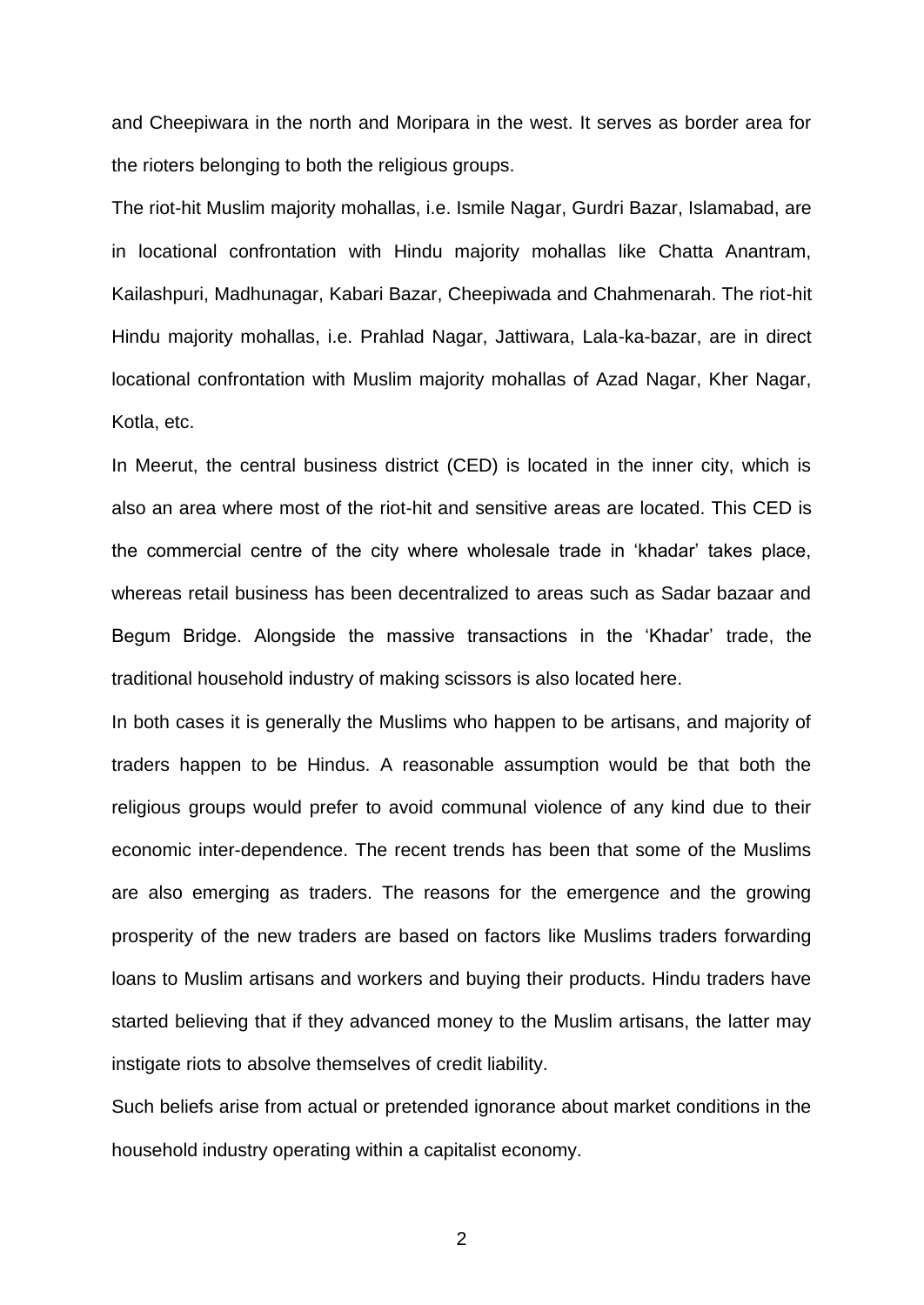Trade in cloth, particularly, has a greater credit component; some of which is advanced by oragnised credit institutions but much more is advanced by wholesalers, middlemen and retailers.

The amount of credit varies with the market demand of commodities, i.e. higher the demand the more the likelihood of faster circulation of money leading to cash payments. Inversely, in conditions of relative depression, payments on a credit basis becomes more predominant. Such compulsions of the market are projects as benefiting only one section of traders, the Muslims. Competition arising from a clash of economic interests is thereby given the form of communal antagonism.

The tension arising from the slackness of administration and the alleged involvement of policemen, particularly personnel of the Provincial Armed Constabulary (PAC), turned large mobs into violent one, which in turn made the police force ineffective.

A question worth examining is why did the administration and police find it difficult to control the communal flare-up. During the 1982 survey, it was categorically known to the administration three months before hand that riots were about to erupt in Meerut. Therefore, one is perplexed, how could an administration be so insensitive unless there were political interference against take preventive measure this time.

It was noticed that in certain cases the administration and the police played a partisan role, which provided ferocity and longer duration to communal rioting. It was also noted that officials were demoralized due to political pressures, frequent transfers and lack of encouragement to experiment with new ideas. Ad hocism, cockeyed perception and an indifferent attitude added fuel to the fire. No provision was made to meet retrogressive situations which are necessary consequences of development activities.

3